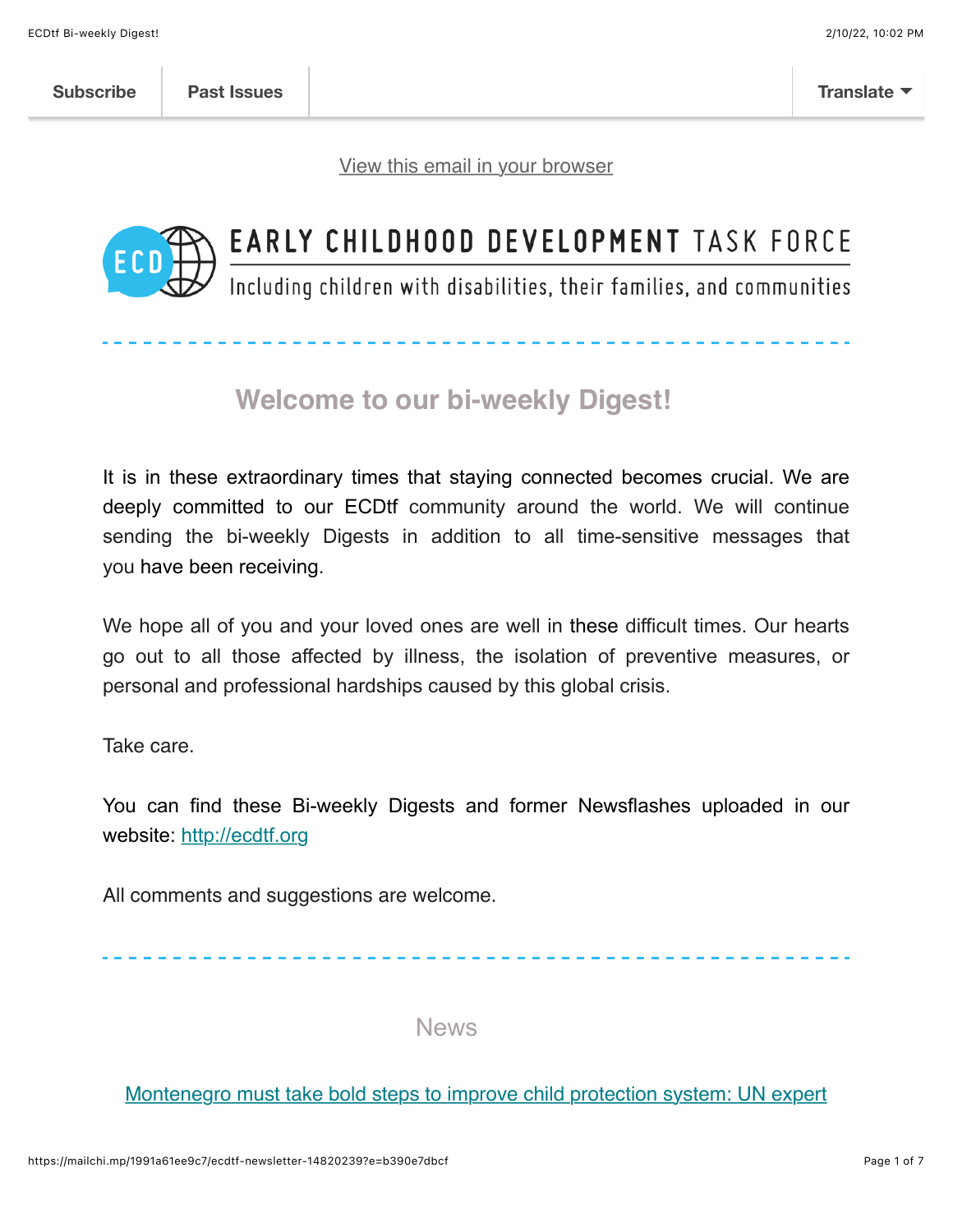#### [The Government of the Republic of Moldova Approved the Bill to Ratify the](https://www.ipn.md/en/cabinet-approves-bill-to-ratify-istanbul-convention-7967_1084746.html) Istanbul Convention

#### Events

**Online event:**  [How can we support meaningful interactions in ECEC?](https://events.zoom.us/e/view/9mHnToKoQt2z_bKWYNOUEQ?ct=t(EMAIL_CAMPAIGN_September_MU_2021)) Nov 2, 2021 5:30AM - 7:30AM EDT [Building your Organization's Resilience](https://events.zoom.us/e/view/Pblt2Nk_REOlUnlKTyzl6A?ct=t(EMAIL_CAMPAIGN_September_MU_2021)) **Nov 3, 2021 5:30AM - 8:30AM EDT** [Early Childhood Education and Care during the Pandemic](https://events.zoom.us/e/view/LTqel7X4RpenLQ8F209oNg?ct=t(EMAIL_CAMPAIGN_September_MU_2021)) **Nov 4, 2021 5:30AM - 7:30AM EDT**

**Virtual colloquium series:** [Reciprocal Learning In Times of Crisis](https://www.yorku.ca/edu/reciprocal-learning-in-times-of-crisis/) Monthly throughout the academic year at 9:30 AM EST/5:30 PM

## **Some interesting articles and report**

**Report:** [Keeping refugee children in school and out of work: Evidence from the](https://socialprotection.org/discover/publications/keeping-refugee-children-school-and-out-work-evidence-worlds-largest) world's largest humanitarian cash transfer program

**Book:** [Preschool Peer Social Intervention in Autism Spectrum Disorder: Social](https://books.google.com/books?hl=en&lr=lang_en&id=Q2tEEAAAQBAJ&oi=fnd&pg=PR1&ots=IK9rPDiZ1K&sig=11OEZtnUjJA0-RqjKZfwENqeLXw#v=onepage&q&f=false) Communication Growth via Peer Play Conversation and Interaction

**Report:** [Building Social Protection Floors for All: Strategy for the 2nd phase \(2021–](https://socialprotection.org/discover/publications/building-social-protection-floors-all-strategy-2nd-phase-2021%E2%80%932025) 2025)

**Article:** [Parental Behavior Influences on Motor Skill Development in Young Children](https://link.springer.com/article/10.1007/s10578-021-01263-x) with Developmental Disabilities: A Two-Year Longitudinal Study

**Article**[: Shifting parental beliefs about child development to foster parental](https://www.nature.com/articles/s41467-021-25964-y)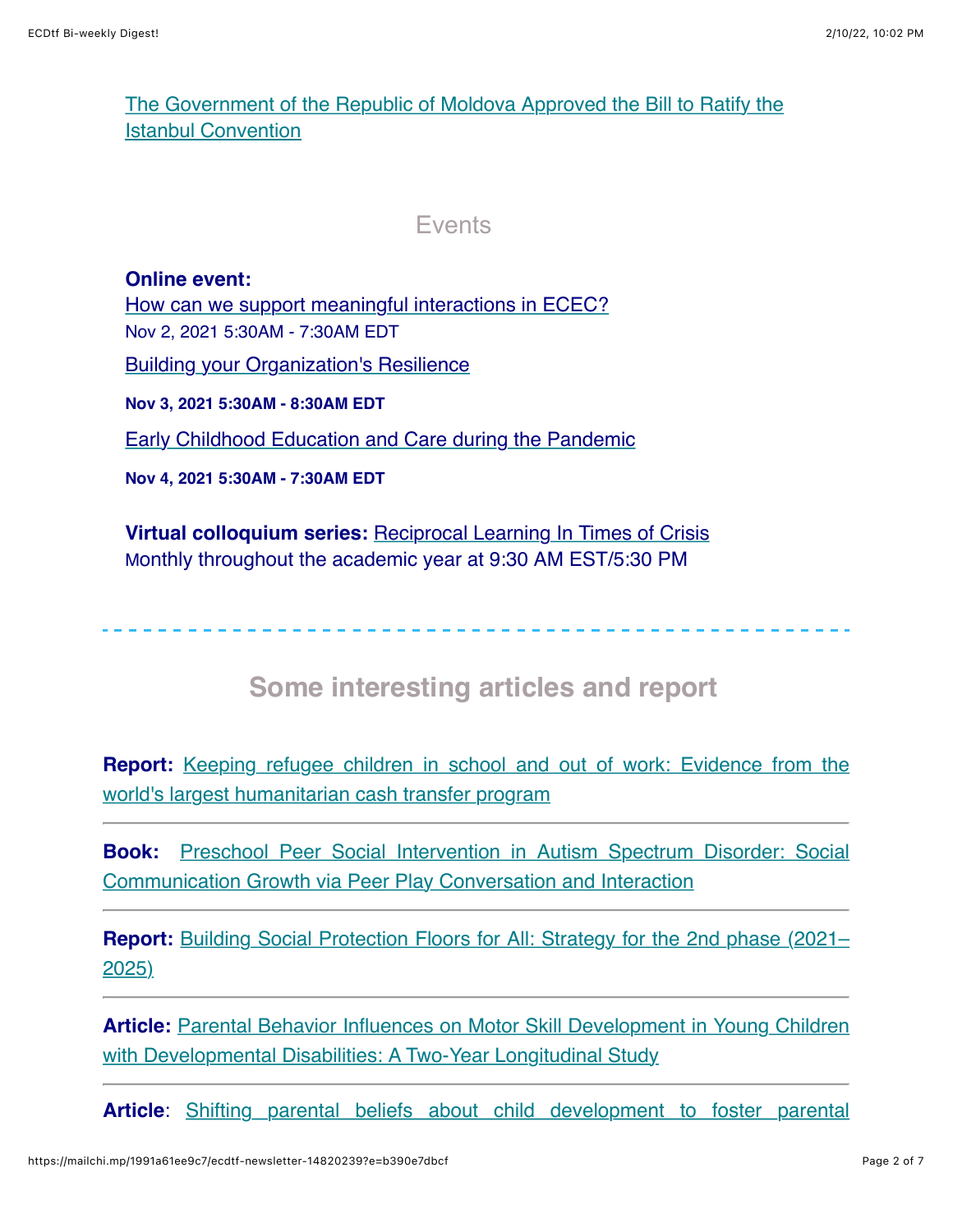[investments and improve school readiness outcomes](https://www.nature.com/articles/s41467-021-25964-y)

**Article[:](https://mental.jmir.org/2021/10/e28933/)** Virtual Education Program to Support Providers Caring for People With [Intellectual and Developmental Disabilities During the COVID-19 Pandemic: Rapid](https://mental.jmir.org/2021/10/e28933/) Development and Evaluation Study

**Article**[: Are parental depressive symptoms related to the sleep quality and physical](https://www.sciencedirect.com/science/article/pii/S0891422221002407) activity of their children with developmental disabilities?

**Article**: Unfinished business: Functional outcomes in a randomized controlled trial of [a three-year extension of early intervention versus regular care following two years](https://onlinelibrary.wiley.com/doi/abs/10.1111/acps.13377) of early intervention for psychosis

**Article**[: Early childhood intervention: What we know and where we are headed. A](https://repository.nie.edu.sg/handle/10497/23405) review of local and international literature and implications for Singapore

**Article:** Remote Learning Experience for Children With Developmental Disabilities During COVID-19 Pandemic in an Ethnically Diverse Community

**Article**[: Preemptive interventions for infants and toddlers with a high likelihood for](https://journals.sagepub.com/doi/abs/10.1177/13623613211050433) autism: A systematic review and meta-analysis

**Article**[: Parental engagement in early intervention for infants with cerebral palsy – A](https://onlinelibrary.wiley.com/doi/abs/10.1111/cch.12916) realist synthesis

**Article**: Effect of parental skills-based psychoeducation intervention on parental [stress index and severity of children with autism spectrum disorders: A pilot study](https://www.sciencedirect.com/science/article/pii/S2049080121008232)

**Article**[: Direct participation of people with communication disabilities in research on](https://journals.plos.org/plosone/article?id=10.1371/journal.pone.0258575) poverty and disabilities in low and middle income countries: A critical review

**Article**: Efficacy of early interventions with active parent implementation in low-and-[Middle income countries for young children with cerebral palsy to improve child](https://www.tandfonline.com/doi/abs/10.1080/09638288.2021.1989063) development and parent mental health outcomes: a systematic review

**Article**[: Pre-symptomatic intervention for autism spectrum disorder \(ASD\): defining a](https://jneurodevdisorders.biomedcentral.com/articles/10.1186/s11689-021-09393-y) research agenda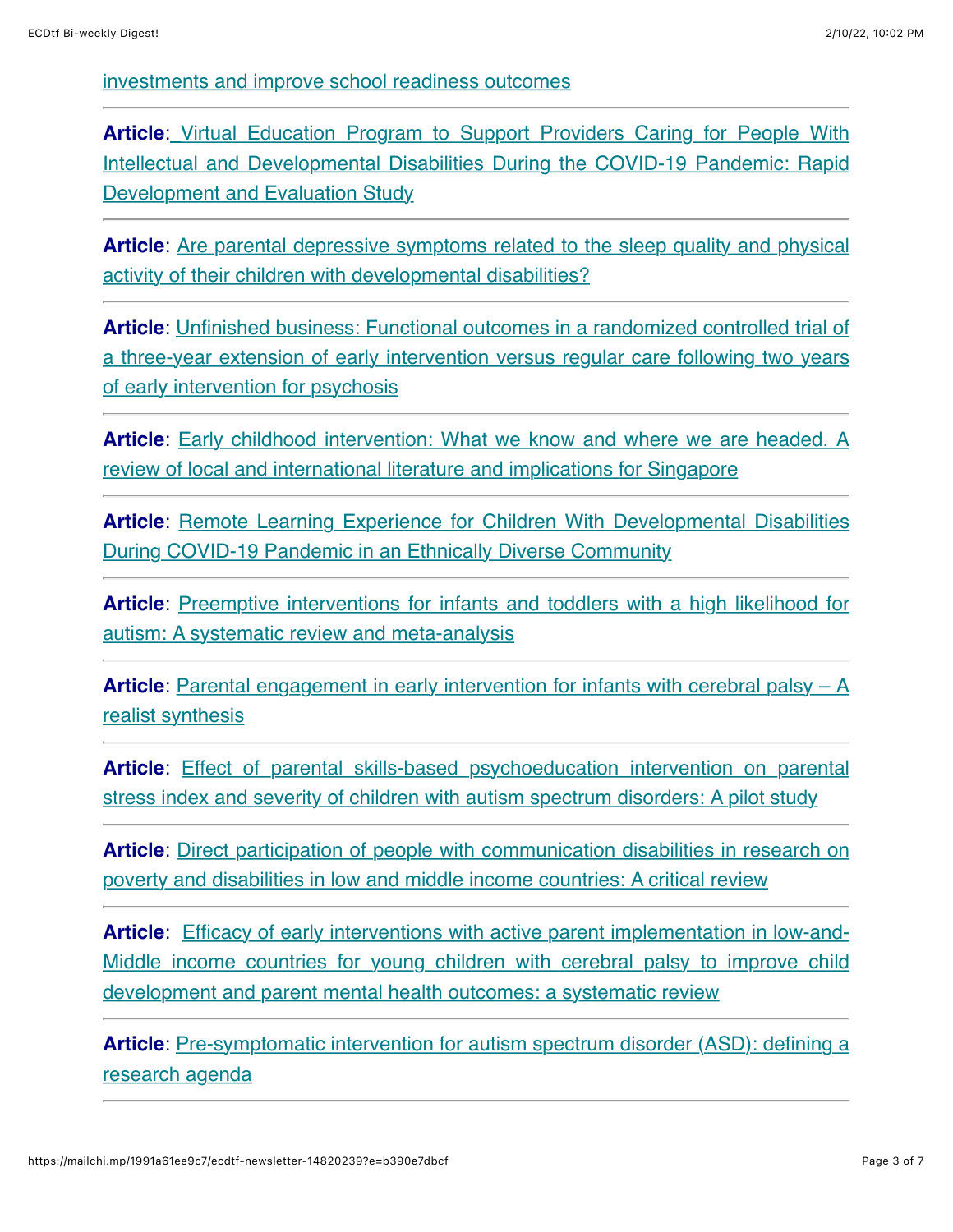**Article**: A Pilot Study of Self-Regulation and Behavior Problems in Preschoolers with [ASD: Parent Broader Autism Phenotype Traits Relate to Child Emotion Regulation](https://link.springer.com/article/10.1007/s10803-021-05322-z) and Inhibitory Control

**Working paper**[: EARLY CHILDHOOD DEVELOPMENT, HUMAN CAPITAL AND](https://www.nber.org/system/files/working_papers/w29362/w29362.pdf) **POVERTY** 

# **RESOURCES**

**Article[: Head Start Study Reveals Surprising Gains for Virtual Learners During](https://www.the74million.org/article/head-start-study-reveals-surprising-gains-for-virtual-learners-during-pandemic/)** Pandemic

**Article**: [Uzbekistan: A brighter future starts with early learning](https://www.globalpartnership.org/results/stories-of-change/uzbekistan-brighter-future-starts-early-learning?utm_medium=gpe_email_en&utm_source=news_weekly&utm_name=2021_10_15)

**Resource:** [Prenatal-to-3 State Policy Roadmap 2021 - Prenatal-to-3 Policy Impact](https://pn3policy.org/pn-3-state-policy-roadmap-2021/) **Center** 

**Guide:** [The Quest: A Children's Guide for Child Support Workers to Better your](https://childhub.org/en/online-learning-materials/quest) Professional Practice

**Tipsheet**: [CHILD DEVELOPMENT: WHAT TO EXPECT AND WHEN TO WORRY](https://www.inclusivechildcare.org/resource-library/tipsheet/child-development-what-expect-and-when-worry)

**Article**: [Children's Camps Lead the Fight against Child Abuse in Greece](https://childhub.org/en/child-protection-news/childrens-camps-lead-fight-against-child-abuse-greece)

**Resource:** [CDC's Developmental Milestones](https://www.cdc.gov/ncbddd/actearly/milestones/index.html)

**Tool**: [Activities Guide: Enhancing and Practicing Executive Function Skills with](https://developingchild.harvard.edu/resources/activities-guide-enhancing-and-practicing-executive-function-skills-with-children-from-infancy-to-adolescence/) Children from Infancy to Adolescence

**Resource**: [Help Me Connect](https://helpmeconnect.web.health.state.mn.us/HelpMeConnect/)

**Resources**: [Hero Elementary Nominated for International Award](https://pbskids.org/heroelementary?utm_content=&utm_medium=email&utm_name=&utm_source=govdelivery&utm_term=)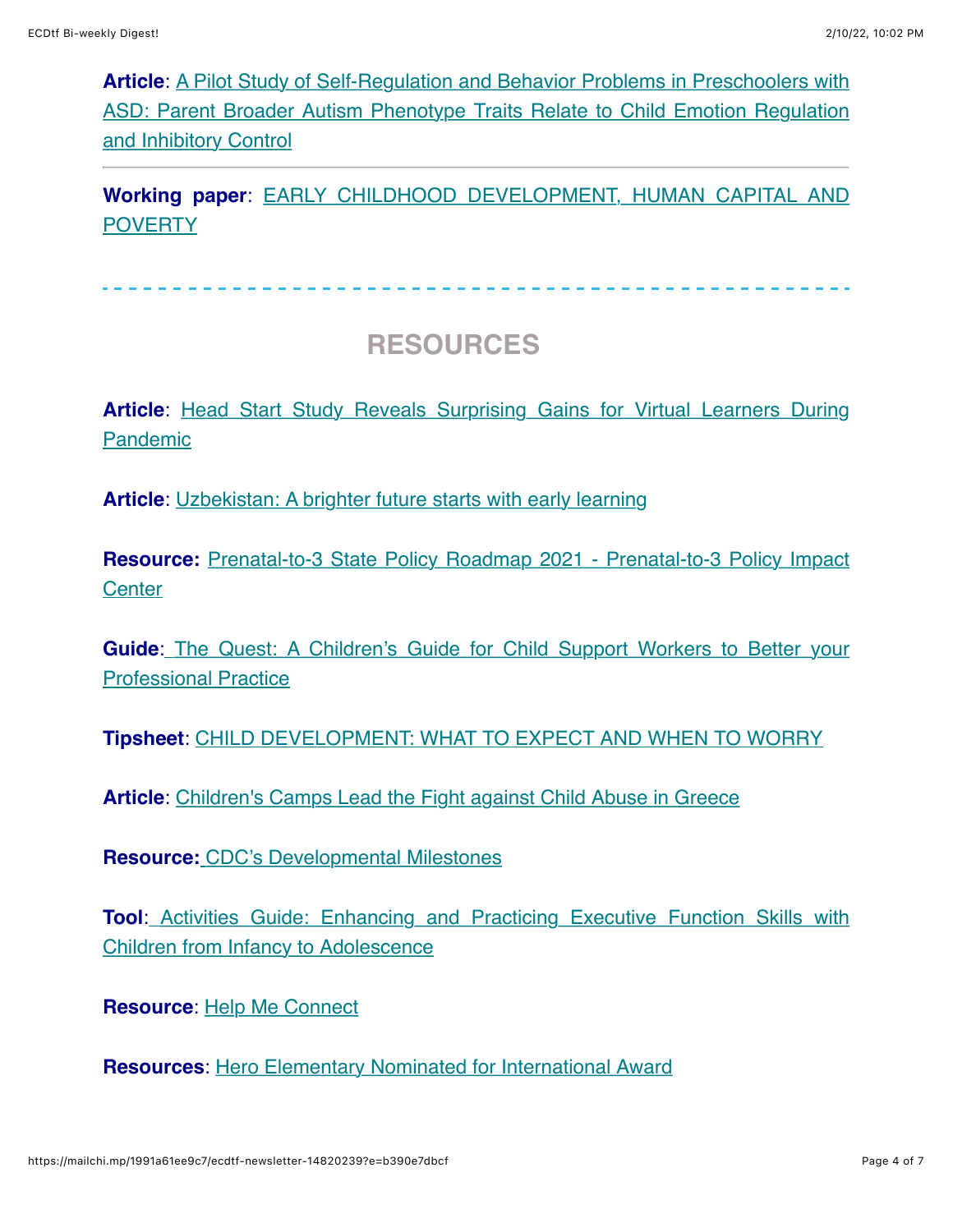**Resource:** [Safe and Supportive Early Learning: Lessons Learned for the New](https://safesupportivelearning.ed.gov/sites/default/files/2021-09/LessonsfromtheField_Session12-EarlyChildhood_Slides_2021.09.09_FINAL.pdf?utm_content=&utm_medium=email&utm_name=&utm_source=govdelivery&utm_term=) School Year

**Resource:** [Services for Infants with Significant Disabilities in Early Head Start](https://eclkc.ohs.acf.hhs.gov/publication/services-infants-significant-disabilities-early-head-start-programs?utm_content=&utm_medium=email&utm_name=&utm_source=govdelivery&utm_term=) **Programs** 

**Podcast:** [Minnesota Autism Resource Portal](https://www.inclusivechildcare.org/podcast-inclusion-matters/minnesota-autism-resource-portal-part-1)

**Podcast:** [Minnesota Autism Resource Portal Part 2](https://www.inclusivechildcare.org/podcast-inclusion-matters/minnesota-autism-resource-portal-part-2)

**Resource**: [Media Work Together for Children in Public Care in Hungary](https://childhub.org/en/child-protection-multimedia-resources/media-work-together-children-public-care-hungary)

**Resource[: BEST PRACTICES in programming for child victims of trafficking and](https://www.astra.rs/en/best-practices-in-programming-for-child-victims-of-trafficking-and-commercial-sexual-exploitation/)** commercial sexual exploitation

**Resource: School Retrofit Construction Guidelines** 

**Video**[: Nepal Safer Schools Learning Week: Introduction to the NSSP Construction](https://www.youtube.com/watch?v=kntmHPnIMLM) Manual

**Resource**[: ACCESS: Accelerating Change for Children's and Youths' Education](https://access-education.auckland.ac.nz/approach/) through Systems Strengthening

**Webinar recording**[: Accelerating Early Childhood Education in Crisis and Conflict](https://unicef-education.medium.com/webinar-accelerating-early-childhood-education-in-crisis-and-conflict-settings-61fe96deae10) **Settings** 

**Resource:** [CDC What is "Early Intervention"?](https://www.cdc.gov/ncbddd/actearly/parents/states.html)

**Resource**: [What You Need to Know: Early Intervention](https://www.zerotothree.org/resources/2335-what-you-need-to-know-early-intervention)

**Podcast:** [EARLY CHILDHOOD SPECIAL EDUCATION: THE SYSTEM AND](https://www.inclusivechildcare.org/podcast-inclusion-matters/early-childhood-special-education-system-and-process) **PROCESS** 

**Podcast:** [SPECIAL EDUCATION AND EARLY CHILDHOOD EDUCATORS](https://www.inclusivechildcare.org/podcast-inclusion-matters/special-education-and-early-childhood-educators-partnership-success) PARTNERSHIP SUCCESS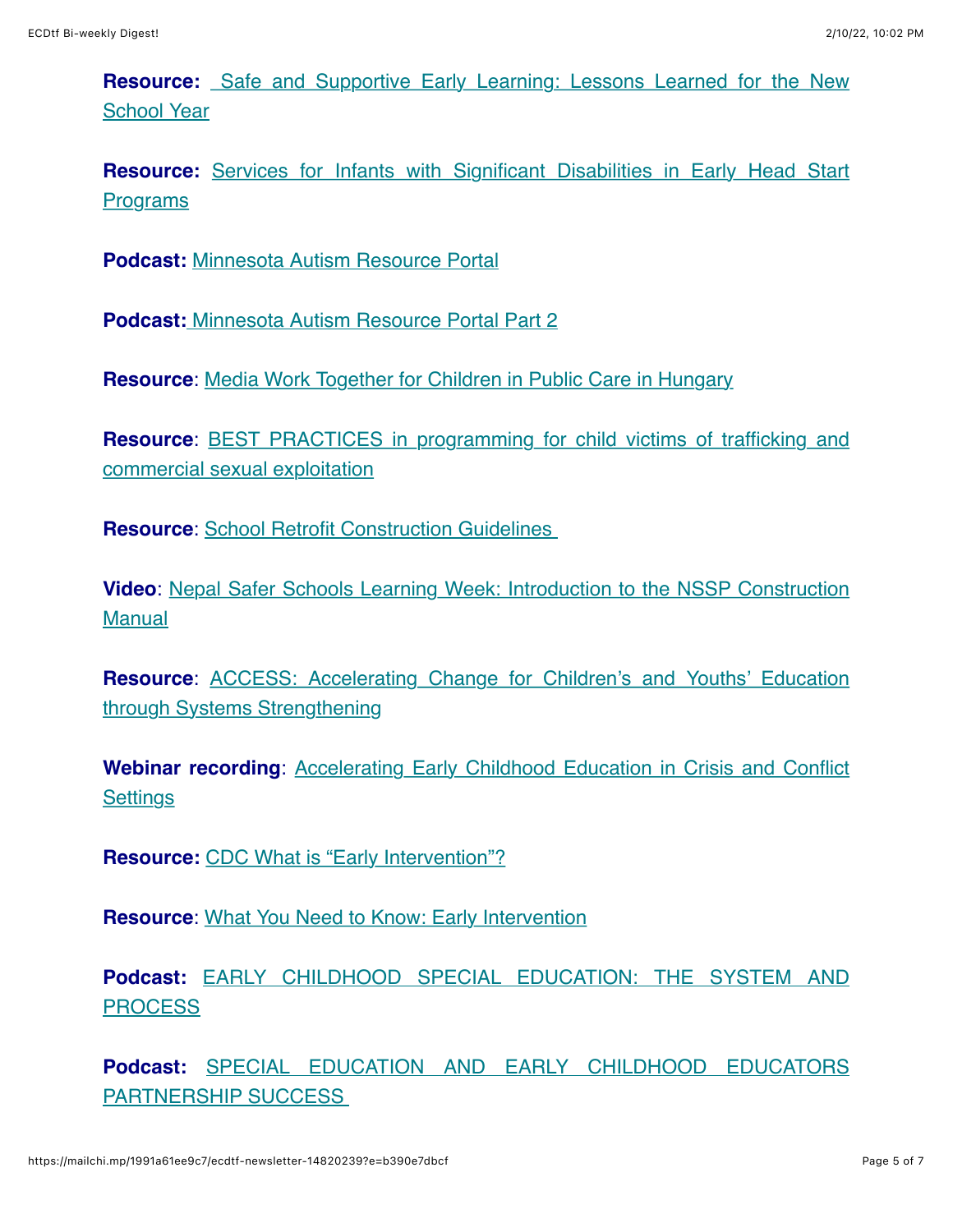#### **Podcast:** [Benefits of a Positive ECSE Partnership](https://www.inclusivechildcare.org/podcast-inclusion-matters/benefits-positive-ecse-partnership)

**Video:** [TWICE INVISIBLE, lack of education in crises leaves Internally Displaced](https://www.youtube.com/watch?v=1RHGlmECh8c) Children behind

 **Call to action Call to Action:** [Global initiative to support parents](https://covidaction.ecdan.org/parenting) ----------- **Classes and courses E-course[:](https://childhub.org/en/online-learning-materials/trauma-and-alternative-care)** [Trauma and Alternative Care: An Introduction to Using a Trauma-](https://childhub.org/en/online-learning-materials/trauma-and-alternative-care)

**Self study**[: CHILDREN'S DEVELOPMENT: WHAT TO EXPECT AND WHEN TO BE](https://www.inclusivechildcare.org/resource-library/course/childrens-development-what-expect-and-when-be-concerned) **CONCERNED Self study:** [Talking With Families When There Are Developmental Concerns](https://www.inclusivechildcare.org/resource-library/course/talking-families-when-there-are-developmental-concerns)

 **Job opportunities** 

[Terms of Reference: Call for an International Lead Researcher - REGIONAL](https://childhub.org/en/child-protection-vacancies-jobs-positions/terms-reference-call-international-lead-researcher-regional-research-supervision)

RESEARCH ON SUPERVISION

**Tue, 10/26/2021**

[Education Advisor](https://inee.org/jobs/education-advisor-5) VVOB

Informed Approach